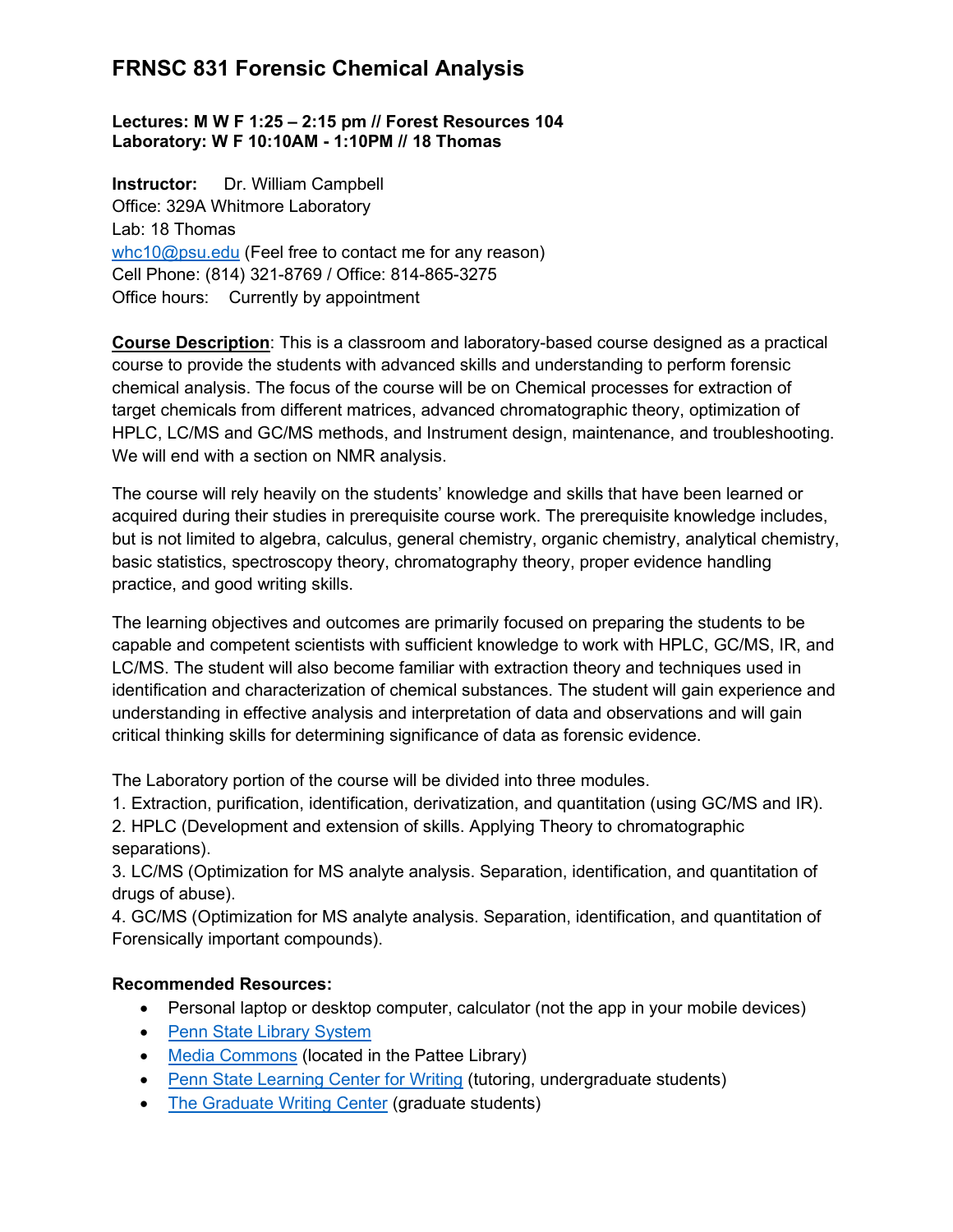- The Chemistry Resource Room (tutoring and advising, alt. Link)
- Office of Science Engagement (career and research options)

Learning Objectives and Outcomes:

- Understand and be knowledgeable of the role of Standard Curve analysis in the forensic laboratory
- Be knowledgeable of the theory and operation of the instruments used in a forensic laboratory
- Develop the skills to properly record data, observations, and results
- Develop the ability to think critically, logically, and analytically about data
- Demonstrate an understanding of substances and materials with forensic significance
- Understand the evidentiary value and significance of evidence
- Be able to coherently explain analytical tools, methods, or techniques
- Make judgments for proper selection of an analytical instrument, tool, method, or technique based on a set of criteria
- Understand issues involved in optimization of analytical analysis.
- Develop the ability to build upon prior knowledge and experience to develop a complete understanding of analytical forensic chemistry

Grading and Letter Grade Assignments: (At this point, Scoring is still tentative and the plan below is guide, not set in stone.)

## Classroom (600 points)

Homework/Assignments / Attendance and Participation: (200pts) Two Regular Exams (200 pts each) Final Exam (200 points)

#### Laboratory (max: 600 points)

(Professionalism, Conduct, Behavior will be part of the grade)

## Letter Grade Assignments

| 93 % to 100 %    | A     |
|------------------|-------|
| 90 % to $<$ 93 % | A-    |
| 87 % to $< 90$ % | B+    |
| 84 % to < 87 %   | В     |
| 80 % to $< 84$ % | B-    |
| 77 % to $< 80$ % | $C+$  |
| 70 % to < 77 %   | С     |
| 60 % to $<$ 70 % | $C -$ |
| 50% to < 60 %    | D     |
| < 50%            | Fail  |
|                  |       |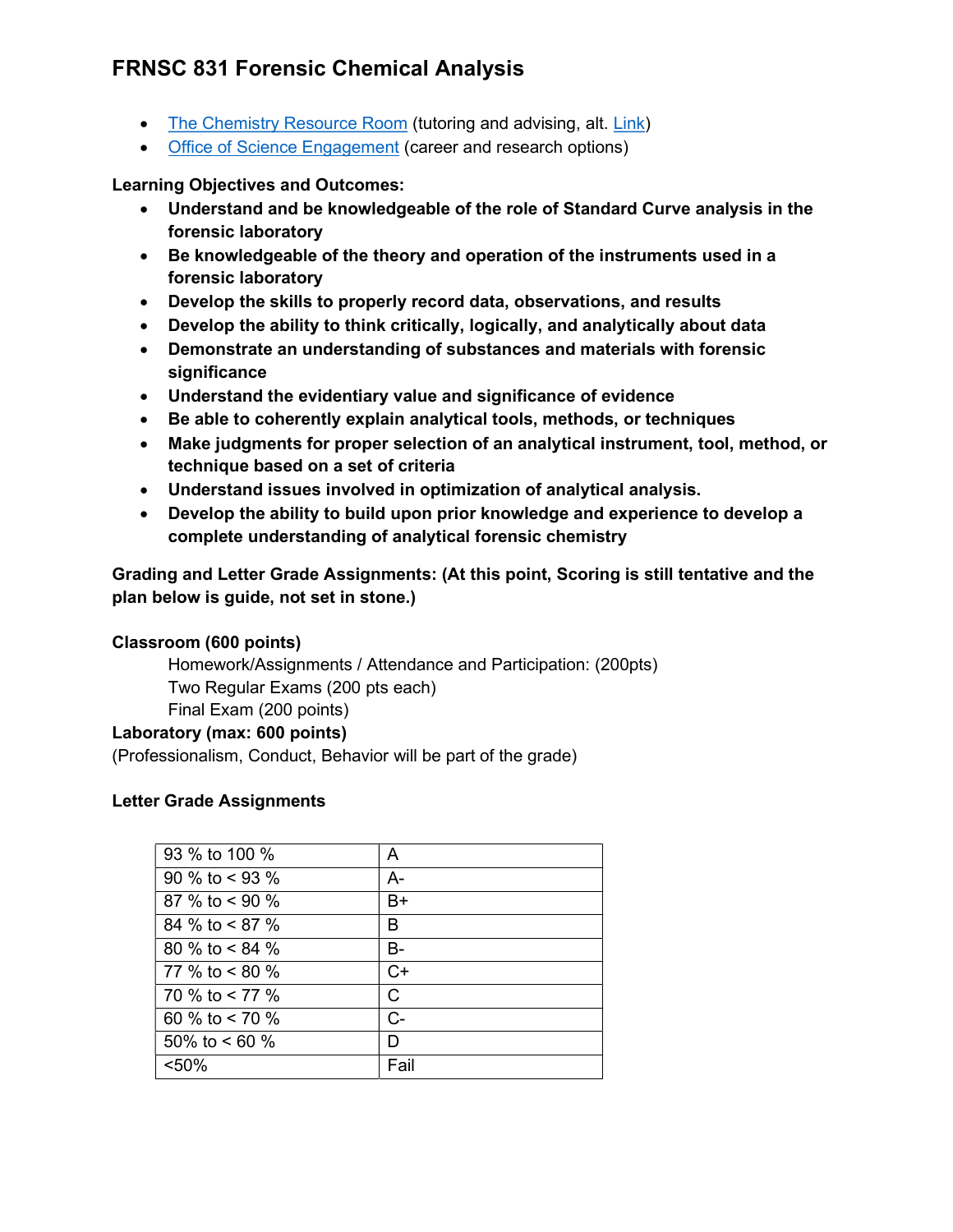#### Additional comments:

Covid: Social distancing and face masks are required in the classroom and in the laboratory. The laboratory will also have hand sanitizer and face masks available. Wear gloves when working with laboratory computers (keyboard and mouse) and wipe with sanitizer when finished working.

Scaling or curving. There is no consideration given to scaling or curving on the cumulative point scores in this course. The students' performance is entirely derived from individual effort. Therefore, adjusting the score based on the overall performance of the class is not consistent with the expectations of the course.

Additional comments on Attendance: More than two (2) unexcused absences will result in a deduction of 10 points from the Participation and Attendance Points for each absence exceeding the two (2) unexcused absences.

Late Assignment and Exam Make-up Policy: Only documented cases of hardship, emergency, illnesses, etc. will be considered for late assignment submissions or quiz/exam make-up. Late assignments after the due date/time will receive an immediate 50% deduction from the maximum point score before assignment grading. Assignments received over 24 hours after the due date/time will not receive any credit.

Make-up Exams. If a student has a scheduling conflict with the date and time of the exam, the student is responsible for letting the Instructor know that she/he cannot be there for the quiz with as much notice as possible (at least a week, preferably). If the student does not inform the Instructor, no make-up quiz will be offered. NOTE: Please see Exceptions and Unforeseen Circumstances.

Personal hardship. Life events happen. The instructor can discuss options to assist the student in completing the course, or if need be, to drop the course.

Laboratory Professionalism, Conduct, Behavior. You are learning to be laboratory professional. Therefore, appropriate conduct in the laboratory portion of the class is expected. That includes scrupulous cleaning of your laboratory area, proper care of instrumentation and chemicals, attention to detail.

Laboratory Attendance. Laboratory attendance is mandatory for a passing grade. Due to Covid restrictions, there is no opportunity for make-up.

Laboratory Time. Students may NOT use lab time in the other laboratory sessions to perform any lab work, data collection, retrieval, or analysis without explicit written permission from the Instructor. The student must make the request in writing at least 48 hours in advance.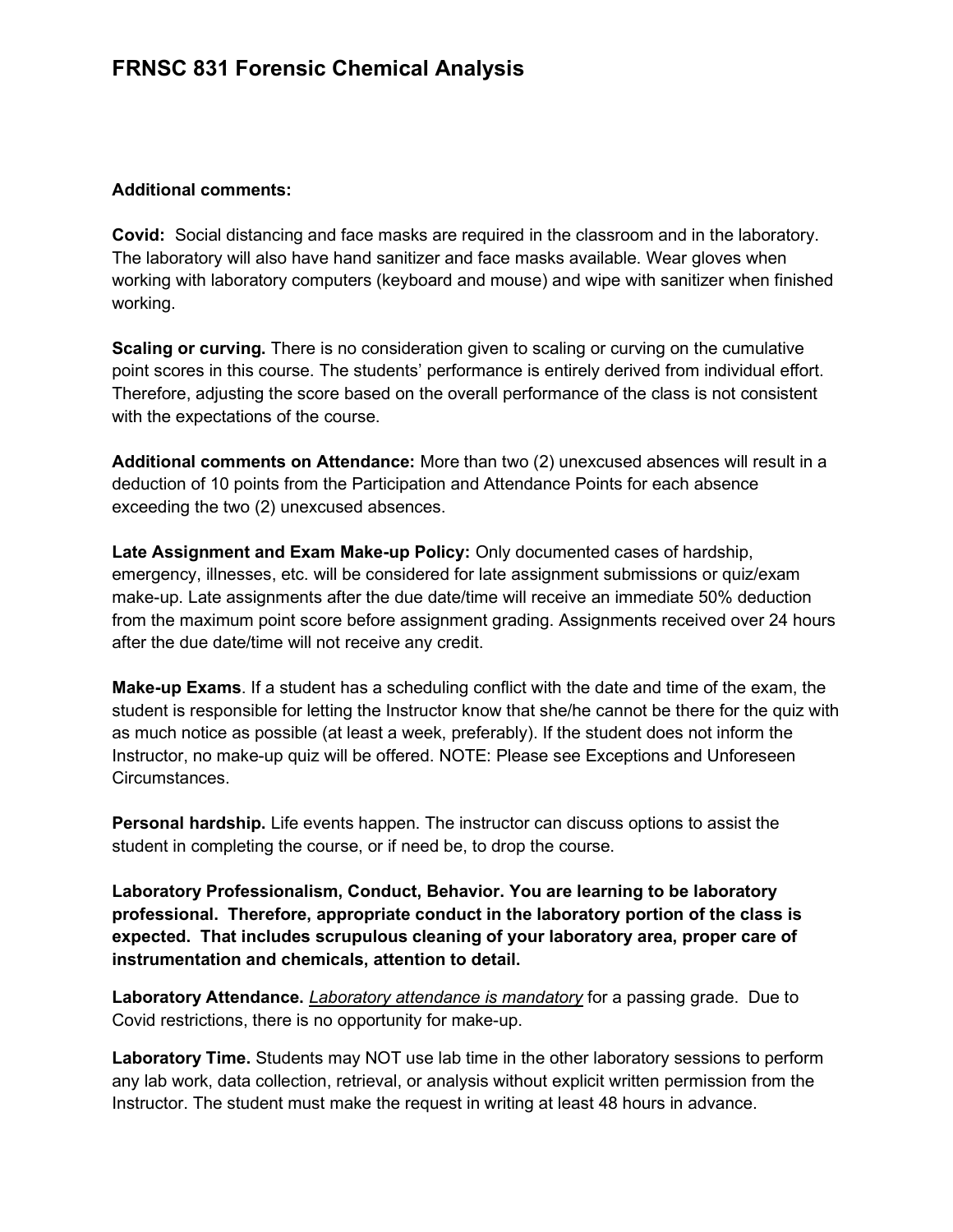Laboratory Clean-up. Any workspaces that are left messy at the end of all laboratory sessions will be documented and will result in point deductions for all students officially registered for that session. Point deductions range from 1 to 10 points per incident depending on the severity of the infraction.

Policy on Late Assignments. An assignment that is handed in after the due date/time posted on Canvas or announced in class, whichever one is the more recent, there will be a 50% deduction from the max points for the first 24 hours in which the assignment is late. Assignments submitted more than 24 hours after the due date/time will not receive any credit. NOTE: Please see Exceptions and Unforeseen Circumstances. NOTE: Please be aware that some specific assignments will be clearly identified as NO LATE assignments will be accepted and they must be submitted before or on the due date/time.

#### Classroom Expectations.

Electronic devices – FRNSC 831 related work only during the class. Applies to mobile devices (laptops, tablets, smartphones, smart watches, etc.)

Questions posed to class – Students are expected to respond to questions.

Conversations and cross-talk – Conversations and cross-talk during lectures, or when an instructor, guest, or a student is speaking, are rude and unprofessional.

Preparation for lectures is encouraged – The Instructor will make every attempt to have all the materials available in the Files section on Canvas prior to class.

Note-taking is encouraged – Passive learning (e.g. listening to lectures) has a higher chance of poor retention in knowledge and results in increased studying time without improved test scores. It is ineffective, increases anxiety as test dates approach, and is a bad habit that needs to be replaced. Active participation in class will be of benefit to the student.

Exceptions and Unforeseen Circumstances. If a student has a medical or personal emergency, the appropriate documentation required by Penn State Policy (See Course Policies – Attendance below) must be provided and alternate arrangements could be made to help the student complete the assignments, quizzes, laboratories, etc. If there is a weather event or other campus emergency that prevents the scheduled events from being completed on time, then the Instructor will announce the new dates/times when it is feasible to determine a new date/time.

#### Course Policies – Attendance

If you need to request an exception due to a personal or medical emergency, contact the instructor directly as soon as you are able. Such requests will be considered on a case by case basis.

This course abides by the Penn State Class Attendance Policy 42-27: http://senate.psu.edu/policies/42-00.html#42-27, Attendance Policy E-11: http://www.psu.edu/oue/aappm/E-11.html, and Conflict Exam Policy 44-35: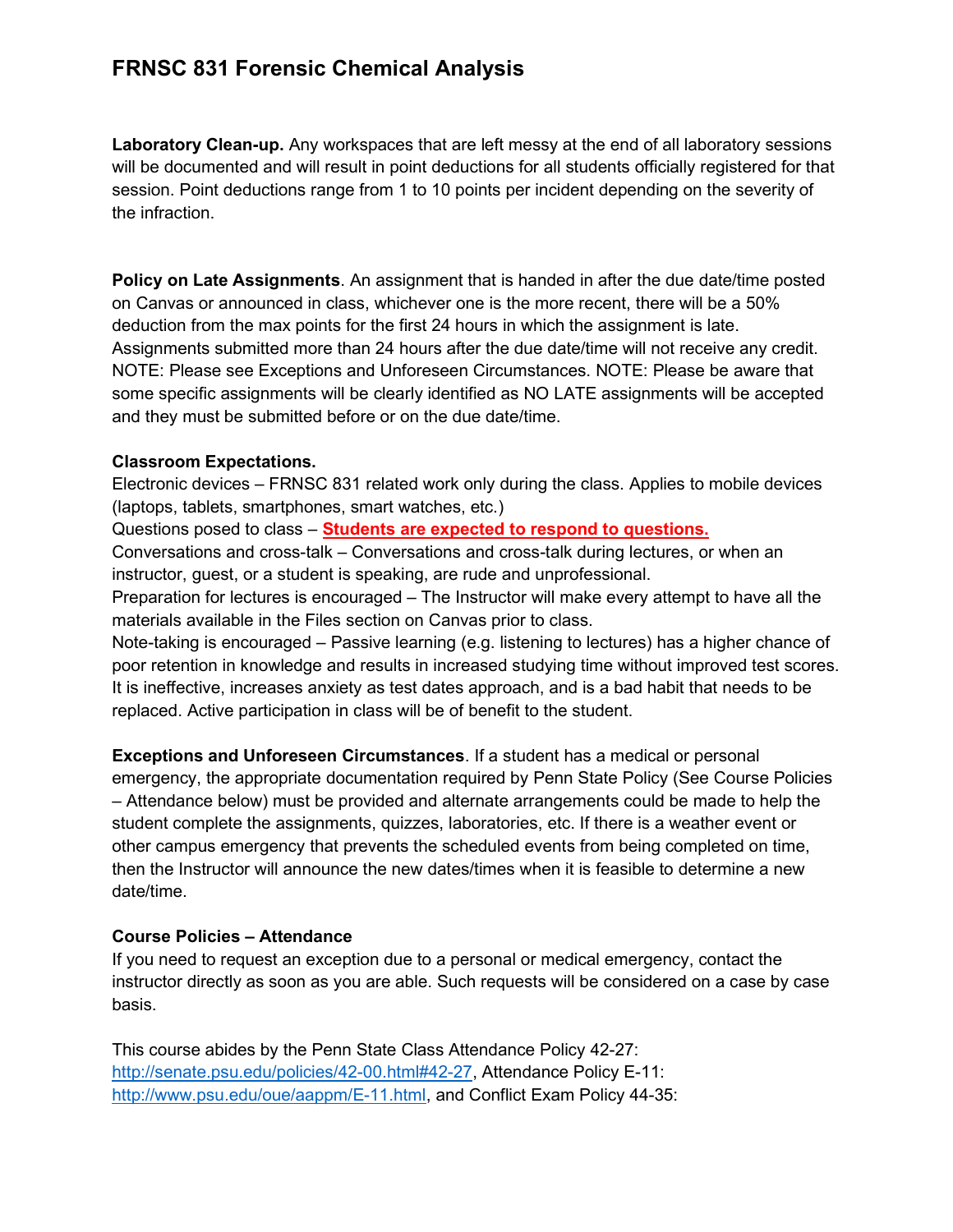http://www.psu.edu/ufs/policies/44-00.html#44-35 Please also see Illness Verification Policy: http://studentaffairs.psu.edu/health/welcome/illnessVerification/, and Religious Observance Policy: http://www.psu.edu/oue/aappm/R-4.html. Students who miss class for legitimate reasons will be given a reasonable opportunity to make up missed work, including exams and quizzes. Students are not required to secure the signature of medical personnel in the case of illness or injury and should use their best judgment on whether they are well enough to attend class or not; the University Health Center will not provide medical verification for minor illnesses or injuries. Other legitimate reasons for missing class include religious observance, family emergencies, and regularly scheduled university-approved curricular or extracurricular activities. Students who encounter serious family, health, or personal situations that result in extended absences should contact the Office of Student and Family Services for help: http://studentaffairs.psu.edu/familyservices/. Whenever possible, students participating in University-approved activities should submit to the instructor a Class Absence Form available from the Registrar's Office: http://www.registrar.psu.edu/student\_forms/, at least one week prior to the activity. (Note: This form is currently only available online as a PDF).

Campus emergencies, including weather delays, are announced on Penn State Live (http://news.psu.edu) and communicated to cellphones, email, the Penn State Facebook page, and Twitter via PSUAlert (to sign up, please see https://psualert.psu.edu/psualert/).

#### Academic Integrity Statement

All Penn State policies regarding ethics and honorable behavior apply to this course. Academic integrity is the pursuit of scholarly activity free from fraud and deception and is an educational objective of this institution. All University policies regarding academic integrity apply to this course. Academic dishonesty includes, but is not limited to, cheating, plagiarizing, fabricating of information or citations, facilitating acts of academic dishonesty by others, having unauthorized possession of examinations, submitting work of another person or work previously used without informing the instructor, or tampering with the academic work of other students.

For any material or ideas obtained from other sources, such as the text or things you see on the web, in the library, etc., a source reference must be given. Direct quotes from any source must be identified as such.

Students in this class are expected to write up their assignment or reports individually, to work the exams on their own, and to write their papers in their own words using proper citations. Class members may work on the assignments in groups, but then each student must write up the answers separately. Students are not to copy problem or exam answers from another person's paper and present them as their own; students may not plagiarize text from papers or websites written by others. Students who present other people's work as their own will receive at least a 0 on the assignment and may well receive an F or XF in the course.

All exam answers must be your own, and you must not provide any assistance to other students during exams. Any instances of academic dishonesty WILL be pursued under the University and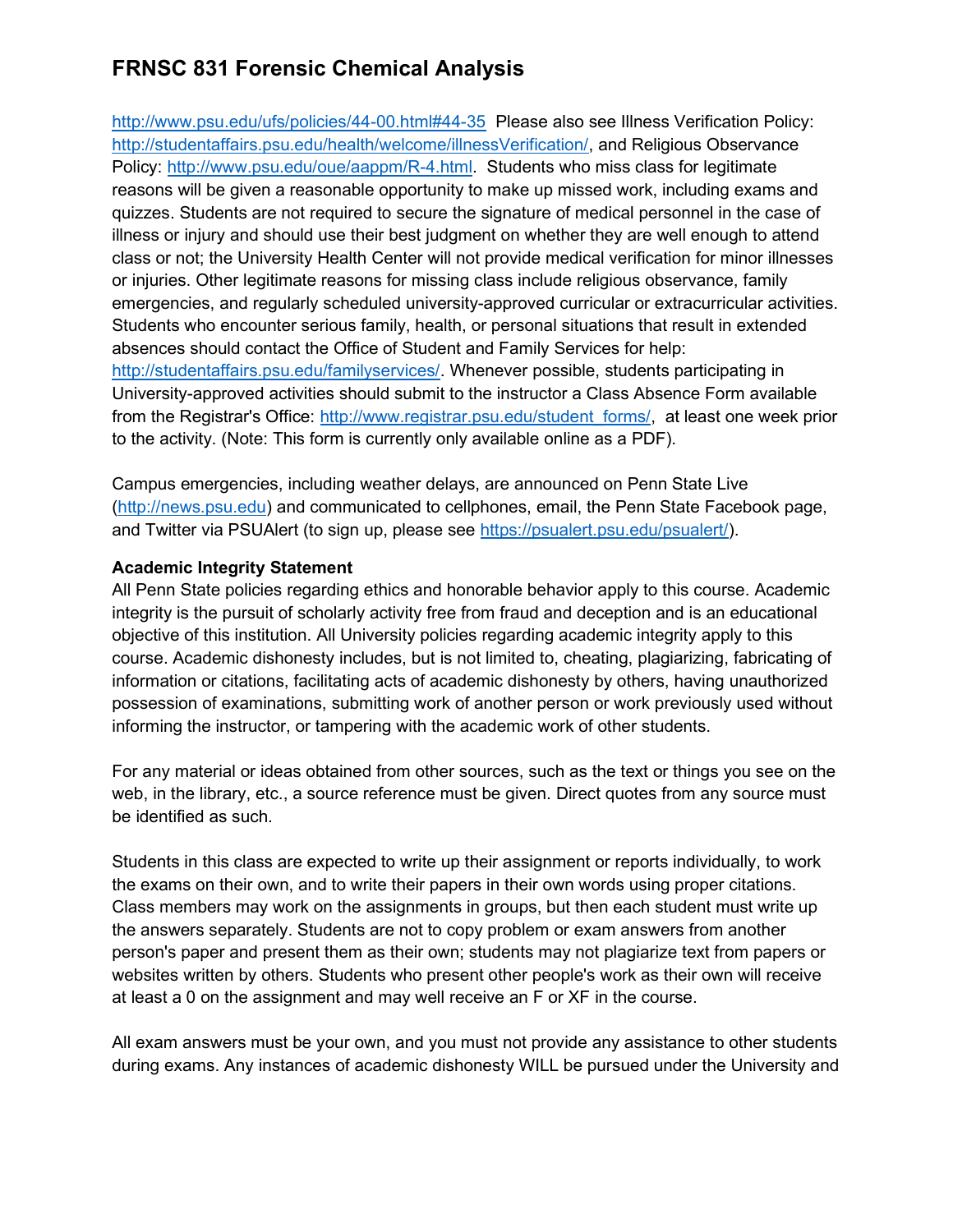Eberly College of Science regulations concerning academic integrity. For more information on academic integrity, see Penn State's statement on plagiarism and academic dishonesty.

The Eberly College of Science Code of Mutual Respect and Cooperation embodies the values that we hope our faculty, staff, and students possess and will endorse to make The Eberly College of Science a place where every individual feels respected and valued, as well as challenged and rewarded.

## **Plagiarism**

Plagiarism is the practice of taking someone else's work or ideas and presenting them as your own. You are advised to look up the definition of and descriptions of different forms of plagiarism. Plagiarism will not be tolerated! The first offense will result in a grade of zero on the assignment and filing of an Academic Integrity Form which will be forwarded to the Associate Dean's Office. If a policy of dropping the lowest grade is implemented during the semester, you will not receive the benefit of this policy and you will have all grades count toward your final grade, including the zero on the plagiarized material. The second offense of plagiarism will result in a grade of "F" in the course and referral to the Committee on Academic Integrity where further action may be taken. If you need help determining the correct way to paraphrase another work without committing plagiarism, ask myself or another knowledgeable mentor.

(text courtesy of Dr. Greg Broussard)

Links:

What is plagiarism? Theodore W. Frick, Professor Emeritus Penn State Student Affairs Office of Student Conduct

## Accommodations for Students with Disabilities

Penn State welcomes students with disabilities into the University's educational programs. Every Penn State campus has an office for students with disabilities. The Office for Disability Services (ODS) Web site provides contact information for every Penn State campus: http://equity.psu.edu/student-disability-resources. For further information, please visit the Office for Disability Services Web site.

In order to receive consideration for reasonable accommodations, you must contact the appropriate disability services office at the campus where you are officially enrolled, participate in an intake interview, and provide documentation http://equity.psu.edu/student-disabilityresources/applying-for-services. If the documentation supports your request for reasonable accommodations, your campus's disability services office will provide you with an accommodation letter. Please share this letter with your instructors and discuss the accommodations with them as early in your courses as possible. You must follow this process for every semester that you request accommodations.

## Military Personnel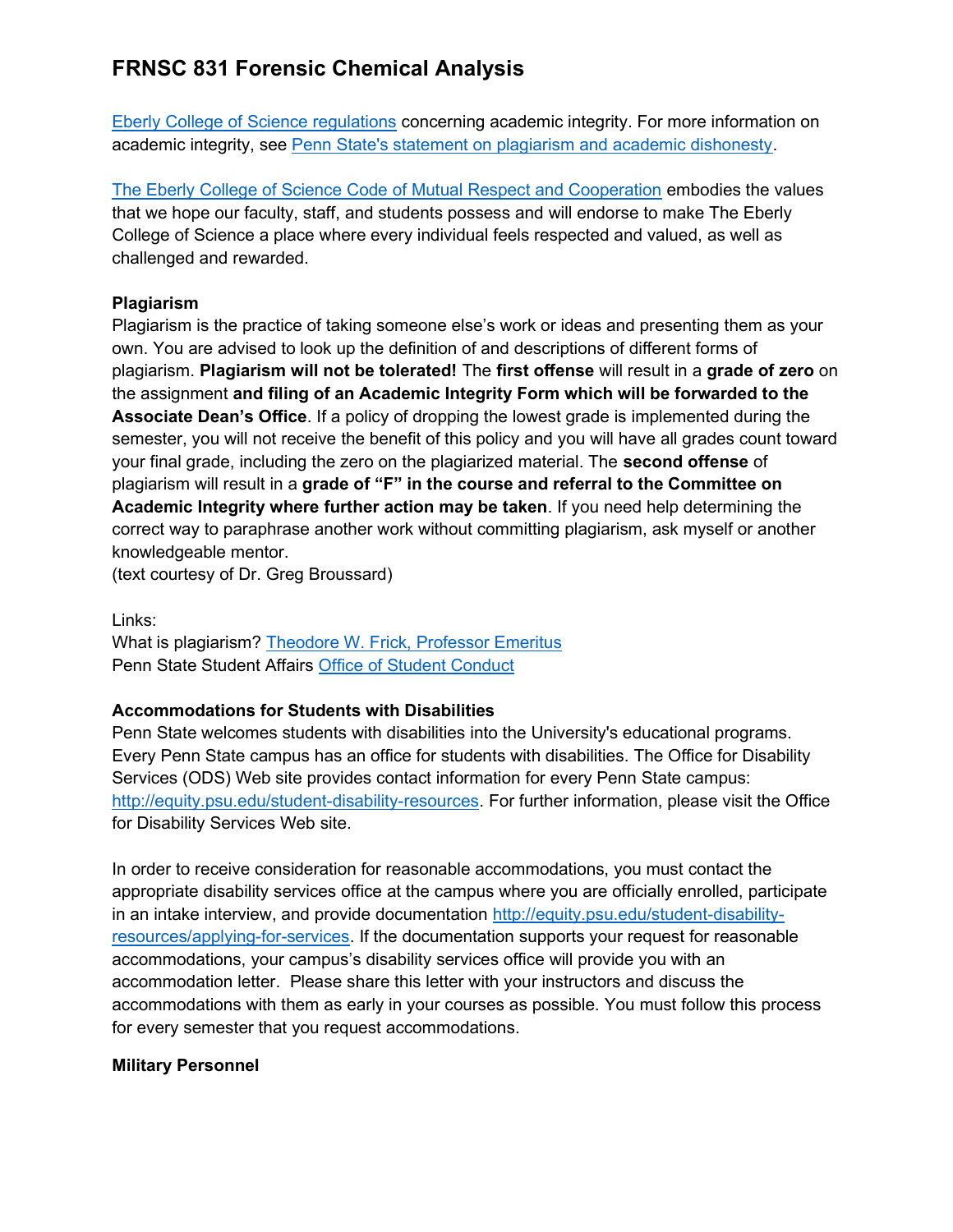Veterans and currently serving military personnel and/or spouses with unique circumstances (e.g., upcoming deployments, drill/duty requirements, disabilities, VA appointments, etc.) are welcome and encouraged to communicate these, in advance if possible, to the instructor in the case that special arrangements need to be made.

## Counseling and Psychological Services (CAPS)

Many students at Penn State face personal challenges or have psychological needs that may interfere with their academic progress, social development, or emotional wellbeing. The university offers a variety of confidential services to help you through difficult times, including individual and group counseling, crisis intervention, consultations, online chats, and mental health screenings. These services are provided by staff who welcome all students and embrace a philosophy respectful of clients' cultural and religious backgrounds, and sensitive to differences in race, ability, gender identity and sexual orientation.

## Counseling and Psychological Services at University Park (CAPS)

(http://studentaffairs.psu.edu/counseling/): 814-863-0395

Counseling and Psychological Services at Commonwealth Campuses (http://senate.psu.edu/faculty/counseling-services-at-commonwealth-campuses)

Penn State Crisis Line (24 hours/7 days/week): 877-229-6400 Crisis Text Line (24 hours/7 days/week): Text LIONS to 741741

## Educational Equity / Report Bias

Penn State takes great pride to foster a diverse and inclusive environment for students, faculty, and staff. Acts of intolerance, discrimination, or harassment due to age, ancestry, color, disability, gender, gender identity, national origin, race, religious belief, sexual orientation, or veteran status are not tolerated and can be reported through Educational Equity via the Report Bias webpage (http://equity.psu.edu/reportbias).

## Disclaimer Statement

Please note that the specifics of this Course Syllabus can be changed at any time, and you will be responsible for abiding by any such changes. Changes will be Announcement in Learning Management System (e.g., Canvas) and the new file will be uploaded to Box.

## Penn State Values

Integrity: We act with integrity and honesty in accordance with the highest academic, professional, and ethical standards.

Respect: We respect and honor the dignity of each person, embrace civil discourse, and foster a diverse and inclusive community.

Responsibility: We act responsibly, and we are accountable for our decisions, actions, and their consequences.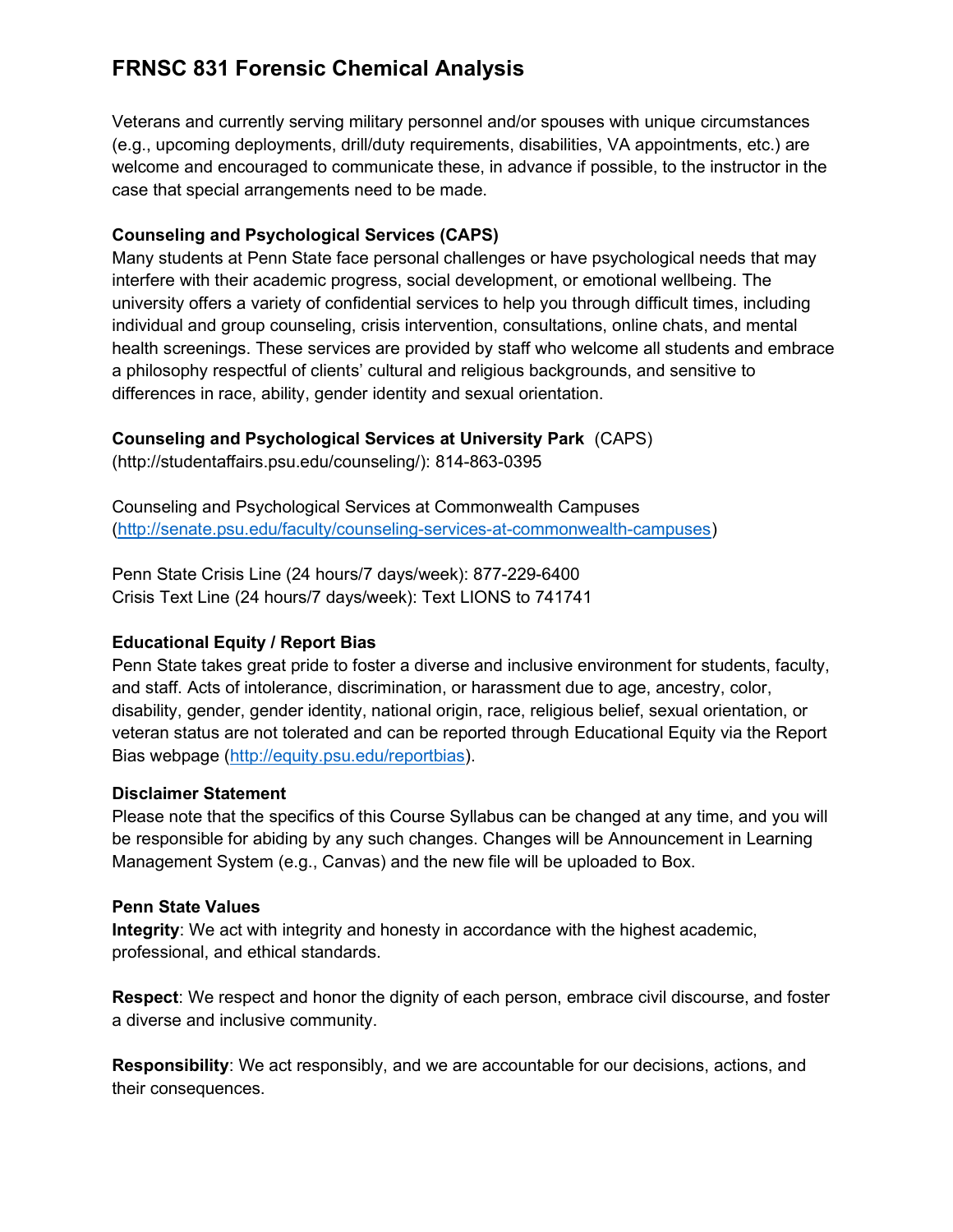Discovery: We seek and create new knowledge and understanding, and foster creativity and innovation, for the benefit of our communities, society, and the environment.

Excellence: We strive for excellence in all our endeavors as individuals, an institution, and a leader in higher education.

Community: We work together for the betterment of our University, the communities we serve, and the world.

#### Nondiscrimination Statement

The Pennsylvania State University is committed to equal access to programs, facilities, admission, and employment for all persons. It is the policy of the University to maintain an environment free of harassment and free of discrimination against any person because of age, race, color, ancestry, national origin, religion, creed, service in the uniformed services (as defined in state and federal law), veteran status, sex, sexual orientation, marital or family status, pregnancy, pregnancy-related conditions, physical or mental disability, gender, perceived gender, gender identity, genetic information or political ideas. Discriminatory conduct and harassment, as well as sexual misconduct and relationship violence, violates the dignity of individuals, impedes the realization of the University's educational mission, and will not be tolerated.

Direct all inquiries regarding the nondiscrimination policy to:

Dr. Kenneth Lehrman III Vice Provost for Affirmative Action Affirmative Action Office The Pennsylvania State University 328 Boucke Building University Park, PA 16802-5901 Email: kfl2@psu.edu Tel (814) 863-0471

#### Diversity Statement

The instructor considers this classroom to be a place where you will be treated with respect. All members of this class are expected to contribute to a respectful, welcoming and inclusive environment for every other member of the class. Penn State is "committed to creating an educational environment which is free from intolerance directed toward individuals or groups and strives to create and maintain an environment that fosters respect for others" as stated in Policy AD29 Statement on Intolerance.

## Mandated Reporting Statement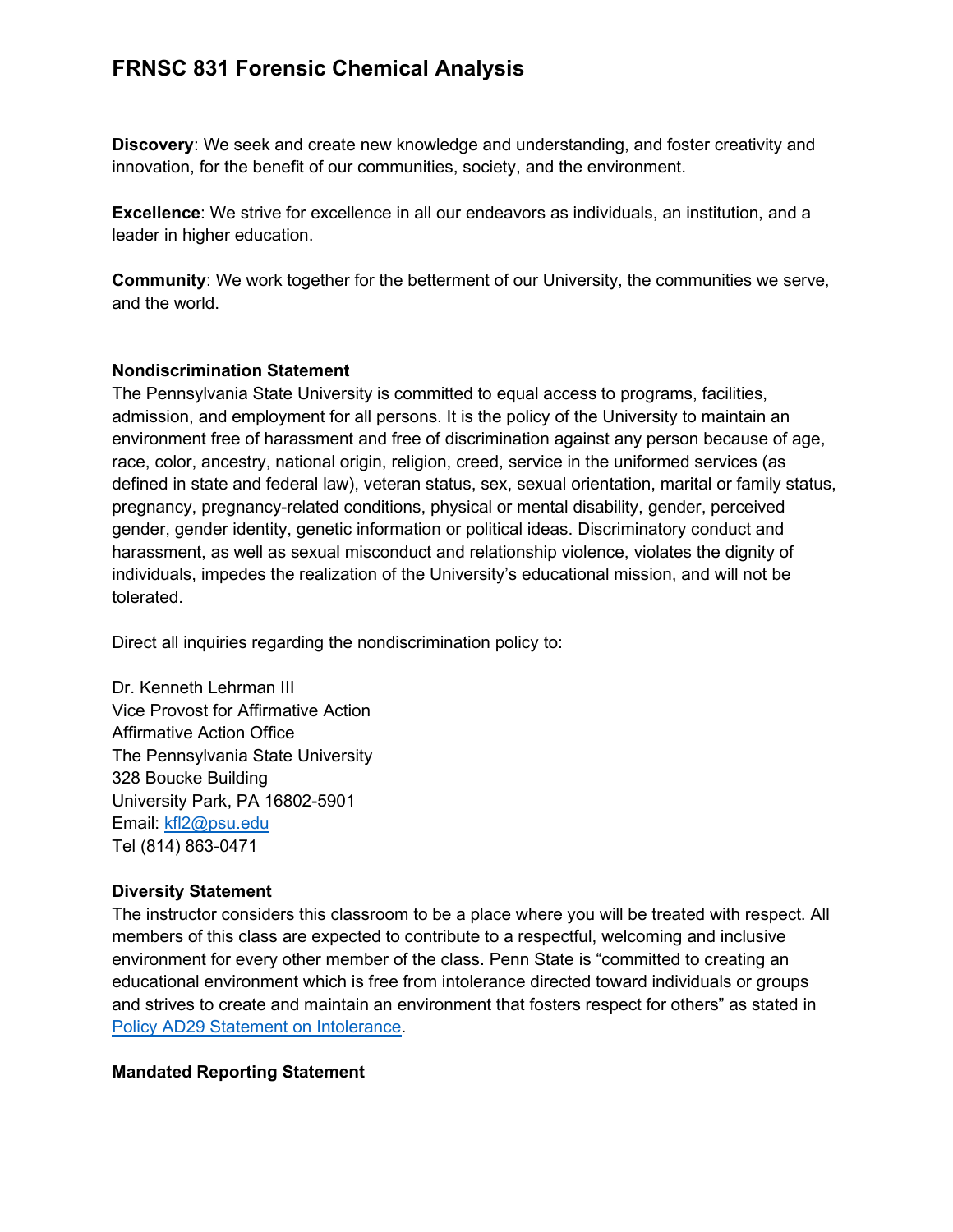Penn State's policies require me, as a faculty member, to share information about incidents of sex-based discrimination and harassment (discrimination, harassment, sexual harassment, sexual misconduct, dating violence, domestic violence, stalking, and retaliation) with Penn State's Title IX coordinator or deputy coordinators, regardless of whether the incidents are stated to me in person or shared by students as part of their coursework. For more information regarding the University's policies and procedures for responding to reports of sexual or genderbased harassment or misconduct, please visit http://titleix.psu.edu. Additionally, I am required to make a report on any reasonable suspicion of child abuse in accordance with the Pennsylvania Child Protective Services Law.

#### Penn State Principles

The Pennsylvania State University is a community dedicated to personal and academic excellence. The Penn State Principles were developed to embody the values that we hope our students, faculty, staff, administration, and alumni possess. At the same time, the University is strongly committed to freedom of expression. Consequently, these Principles do not constitute University policy and are not intended to interfere in any way with an individual's academic or personal freedoms. We hope, however, that individuals will voluntarily endorse these common principles, thereby contributing to the traditions and scholarly heritage left by those who preceded them and will thus leave Penn State a better place for those who follow.

I will respect the dignity of all individuals within the Penn State community. The University is committed to creating and maintaining an educational environment that respects the right of all individuals to participate fully in the community. Actions motivated by hate, prejudice, or intolerance violate this principle. I will not engage in any behaviors that compromise or demean the dignity of individuals or groups, including intimidation, stalking, harassment, discrimination, taunting, ridiculing, insulting, or acts of violence. I will demonstrate respect for others by striving to learn from differences between people, ideas, and opinions and by avoiding behaviors that inhibit the ability of other community members to feel safe or welcome as they pursue their academic goals.

I will practice academic integrity. Academic integrity is a basic guiding principle for all academic activity at Penn State University, allowing the pursuit of scholarly activity in an open, honest, and responsible manner. In accordance with the University Code of Conduct, I will practice integrity regarding all academic assignments. I will not engage in or tolerate acts of falsification, misrepresentation, or deception because such acts of dishonesty violate the fundamental ethical principles of the University community and compromise the worth of work completed by others.

I will demonstrate social and personal responsibility. The University is a community that promotes learning; any behaviors that are inconsistent with that goal are unacceptable. Irresponsible behaviors, including alcohol or drug abuse and the use of violence against people or property, undermine the educational climate by threatening the physical and mental health of members of the community. I will exercise personal responsibility for my actions and I will make sure that my actions do not interfere with the academic and social environment of the University.